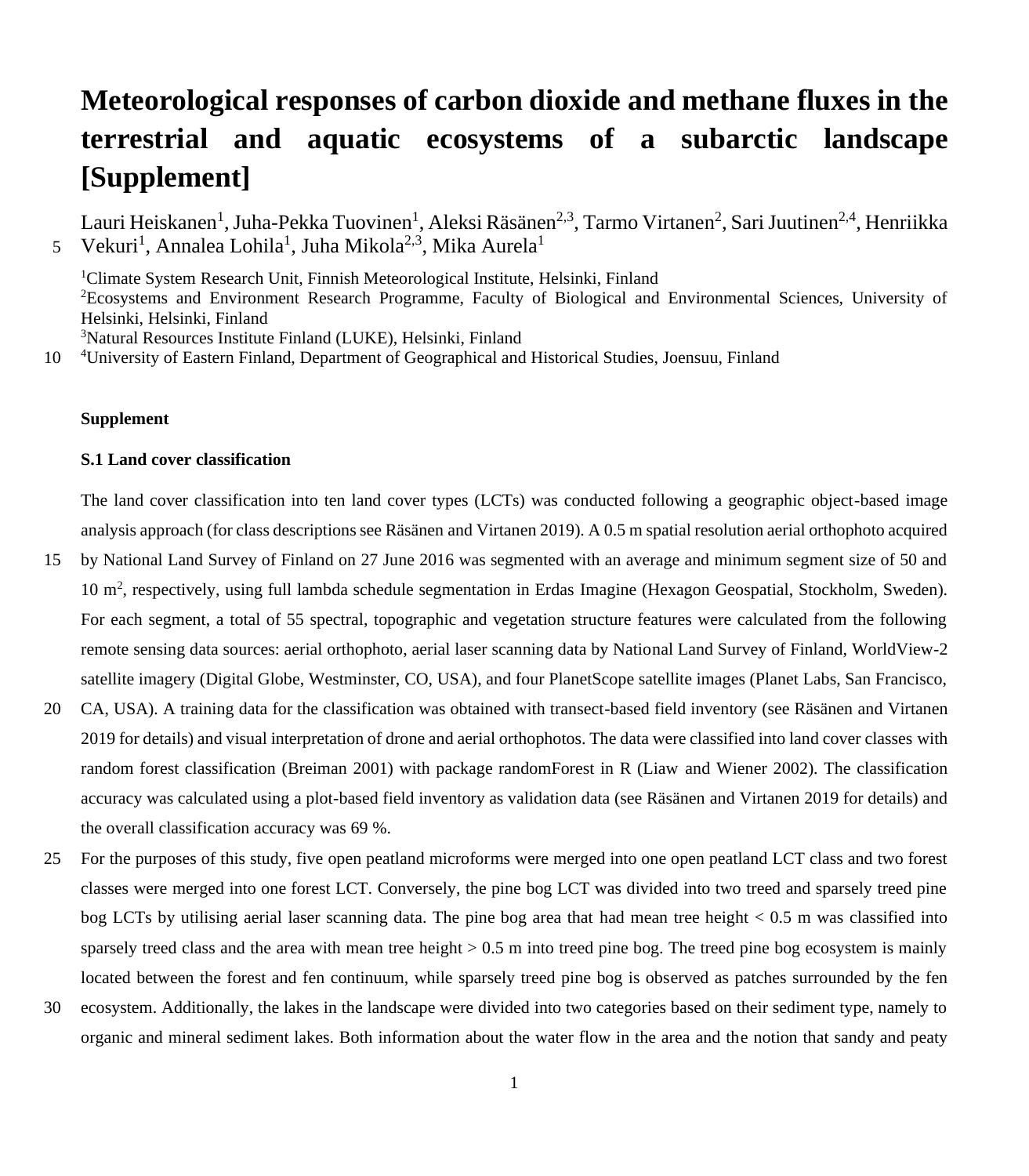bottoms have a different albedo were used to distinguish between the lake types. Organic sediment lakes are located downstream of the surrounding peatland areas, while the mineral sediment lakes are found adjacent to sandy podzol soils, through which the water flows to the lakes. Due to the shallowness of the water bodies in the area, the sediment type could be

35 visually distinguished from aerial orthophoto and Planetscope satellite images, with the sandy bottoms showing up as lightcoloured and the peaty bottoms as dark-coloured segments.

## **S.2 Soil and sediment samples and analyses**

In the pine bog and fen ecosystems, peat samples of approximately 5 cm  $\times$  5 cm  $\times$  5 cm were cut out of the soil at 0–5 cm (i.e., straight under the litter layer) and 15–20 cm depth in June 2017. The samples were dried for bulk density estimates and ground

40 in a ball mill to measure their C and N concentrations using a CNS-2000 analyser (LECO Corporation, Saint Joseph, MI, USA). Sample C and N contents (g dm<sup>-3</sup>) were then calculated using the bulk density and C and N concentrations of the samples. The pH was measured in the field using water collected from the bottom of a 30 cm deep hole. In the pine forest ecosystem, soil cores (diameter 3 cm) were collected from the organic layer, eluvial layer, top and bottom of

illuvial layer, and 50 cm and 100 cm below the organic layer in June 2017. The cores from the organic and eluvial layer were

- 45 vertical and their length was the depth of the layer. The other cores were horizontal and their length was 5 cm. Soil cores were dried, weighed and their bulk density and C and N content analysed as described above for peat samples. Soil C and N contents were corrected by stone volume, i.e., the estimates are for entire soil layers including the stones. For pine forest soil, the pH was measured in the laboratory in water solution with 10 ml distilled water and 0.5 g (organic layer sample) or 2 g (mineral layer sample at 30 cm depth) fresh mass soil.
- 50 In the lake ecosystem, 20 cm long surface cores of sediments were collected in March 2017 (MS lake southern basin), August 2017 (MS lake northern basin) and June 2018 (OS lake) using a HTH gravity corer (tube diameter 8.5 cm). The MS lake northern basin cores were cut into 0–5, 5–10, 10–15 and 15–20 cm layers, dried, weighted and their bulk density and C and N content analysed as described above for peat samples. The other surface cores were subsampled immediately after retrieval at 0.25 to 1 cm intervals and placed into Minigrip® bags, and subsequently transported to the laboratory and freeze-dried.
- 55 Elemental contents of these lake sediments were analysed at 2 cm intervals with an elemental analyser at the dating laboratory of LUOMUS, University of Helsinki.

### **S.3 Vegetation sampling and measurement methods**

Biomass and leaf area index (LAI) were calculated and modelled based on field measurements. Specifically, field data was collected in 130 circular plots with 5 m radius (71 random plots, 59 plots in transects). In these plots, percentage coverage and

60 average height of different plants and plant functional types (PFT) in ground and field layer were measured. For mosses and lichen, only percentage coverage was measured. The number of trees in each plot, and their average height, canopy percentage, and diameter at breast height were also measured.